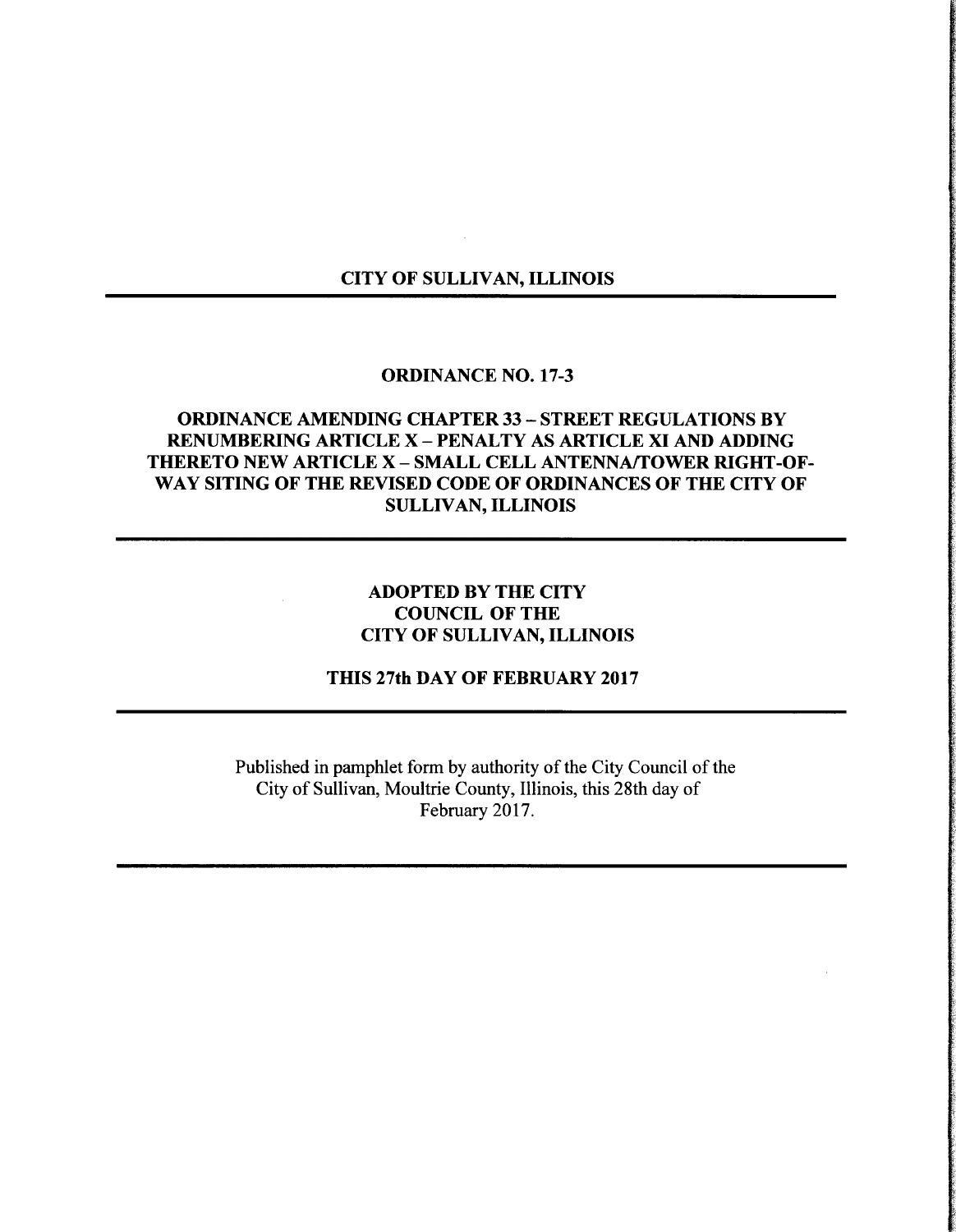## SMALL CELL ANTENNA/TOWER RIGHT-OF-WAY SITING ORDINANCE

WHEREAS, the City of Sullivan (the "City") is an Illinois municipality in accordance with the Constitution of the State of Illinois of 1970; and,

WHEREAS, the City is authorized under the Illinois Municipal Code, 65 ILCS 5/1-1-1 et seq., and Illinois law to adopt ordinances pertaining to the public health, safety and welfare; and,

WHEREAS, the City is further authorized to adopt the amendments contained herein pursuant to its authority to regulate the public right-of-way under section 11-80-1 et seq., of the Illinois Municipal Code; and

WHEREAS, the City uses the public right-of-way within its city limits to provide essential public services to its residents and businesses. The public right-of-way within the City is <sup>a</sup> limited public resource held by the City for the benefit of its citizens and the City has a custodial duty to ensure that the public right-of-way is used, repaired, and maintained in a manner that best serves the public interest; and

WHEREAS, growing demand for personal wireless telecommunications services has resulted in increasing requests nationwide and locally from the wireless industry to place small cell facilities, distributed antenna systems, and other personal wireless telecommunication facilities on utility and street light poles and other structures in the public right-of-way. While State and federal law limit the authority of local governments to enact laws that unreasonably discriminate among providers of functionally equivalent services, prohibit, or have the effect of prohibiting the provision oftelecommunications services by wireless service providers, the City is authorized, under existing State and federal law, to enact appropriate regulations and restrictions relative to

2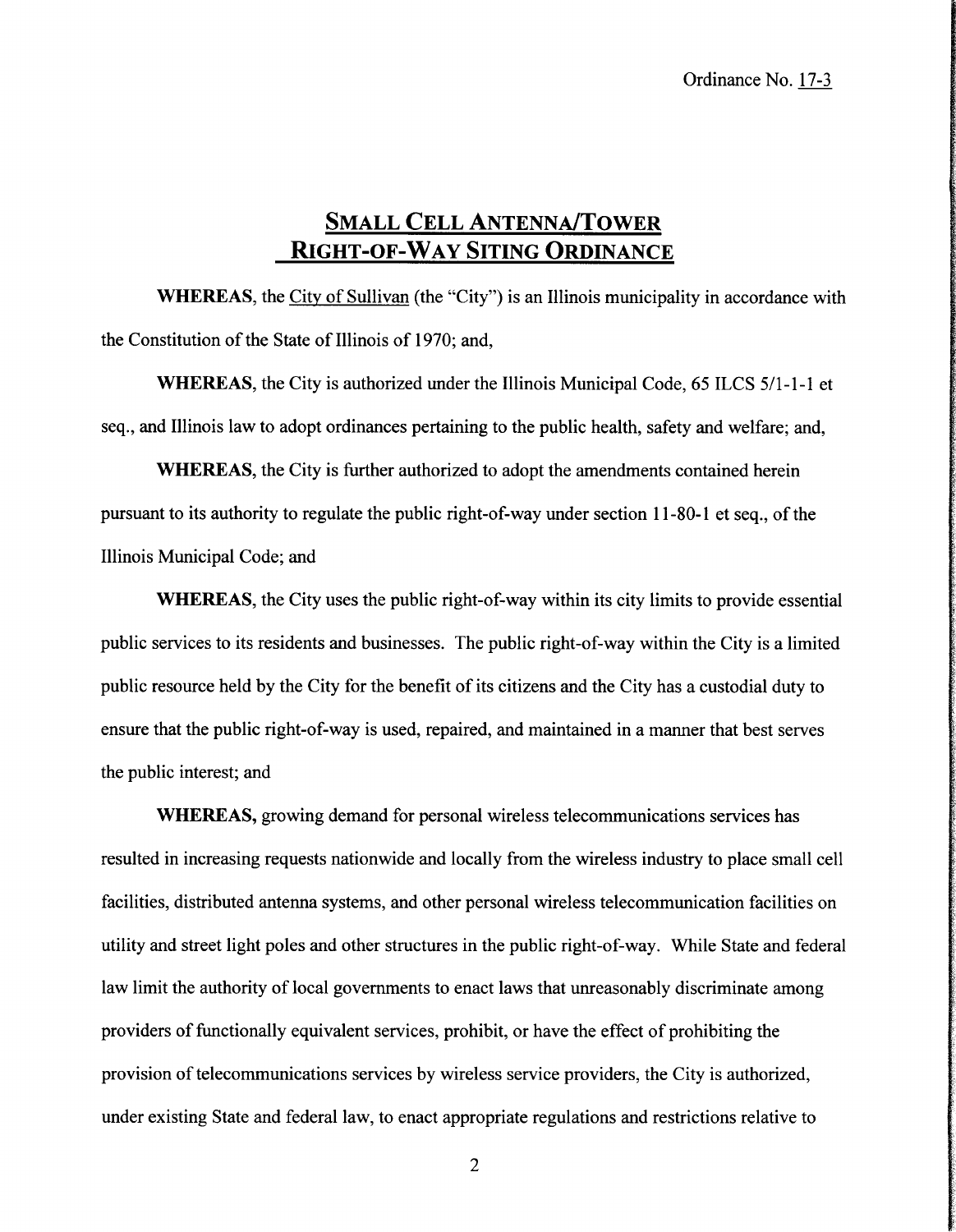Ordinance No. 17-3

small cell facilities, distributed antenna systems, and other personal wireless telecommunication facility installations in the public right-of-way; and

WHEREAS, in anticipation of continued increased demand for placement of small cell facilities, distributed antenna systems, and other personal wireless telecommunication facility installations within the public right-of-way, the City Council finds that it is in the best interests of the public health, safety and general welfare of the City to adopt the ordinance below in order to establish generally applicable standards for construction, installation, use, maintenance and repair of such facilities, systems and installations within the public right-of-way in the City so as to, among other things: (i) prevent interference with the facilities and operations of the City's utilities and of other utilities lawfully located in public right-of-way or property, (ii) provide specific regulations and standards for the placement and siting of personal wireless telecommunication facilities within the public right-of-way in the City, (iii) preserve the character of the neighborhoods in which facilities are installed, (iv) minimize any adverse visual or aural impact of personal wireless telecommunication facilities and prevent visual blight and noise pollution in the neighborhoods in which facilities are installed, (v) facilitate the location of personal wireless telecommunication facilities in permitted locations within the public right-of-way in the City, and (vi) assure the continued safe use and enjoyment of private properties adjacent to personal wireless telecommunication facilities.

NOW, THEREFORE, be it ordained by the corporate authorities ofthe City of Sullivan as follows: THE REMAINDER OF THIS PAGE IS INTENTIONALLY LEFT BLANK

3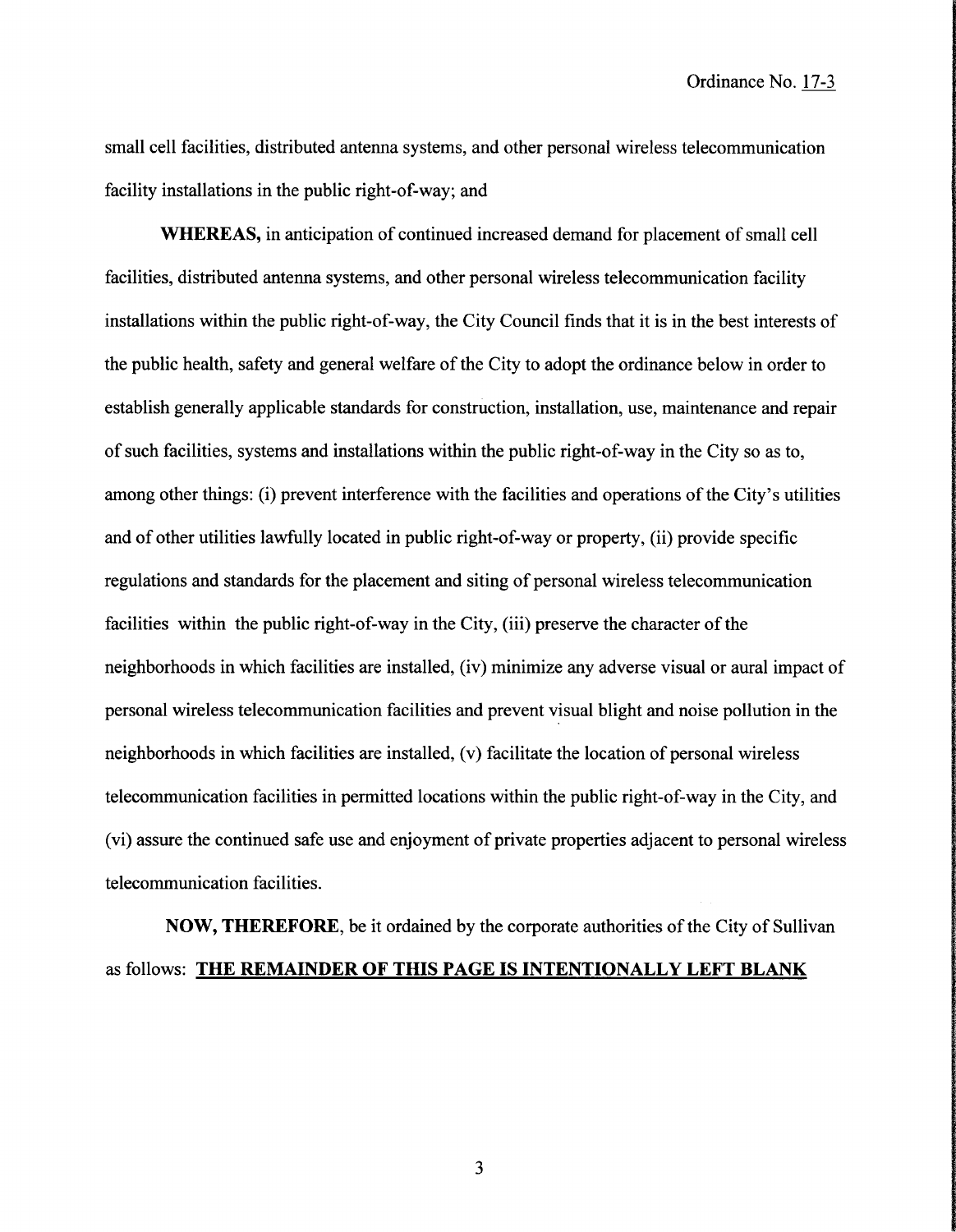SECTION 1: CHAPTER 33 — STREET REGULATIONS, ARTICLE X— PENALTY, is hereby amended by renumbering said article as ARTICLE XI.

SECTION 2: CHAPTER 33 — STREET REGULATIONS is hereby amended thereto by adding ARTICLE X—SMALL CELL ANTENNA/TOWER RIGHT-OF-WAY SITING, and shall read as follows:

### ARTICLE X- SMALL CELL ANTENNA/TOWER RIGHT-OF-WAY SITING

33-10-1 **DEFINITIONS:** For purposes of this Ordinance, the following terms will have the following meanings:

A) ALTERNATIVE ANTENNASTRUCTURE: An existing pole or other structure within the public right-of-way that can be used to support an antenna and is not a utility pole or a City-owned infrastructure.

B) ANTENNA: Communications equipment that transmits or receives electromagnetic radio signals used in the provision of any type of wireless communications services.

C) APPLICANT: Any person or entity submitting an application to install personal wireless telecommunication facilities or structures to support the facilities within a public right-of-way.

D) CITY-OWNED INFRASTRUCTURE: Infrastructure in public right-ofway within the boundaries of the City, including, but not limited to, streetlights, traffic signals, towers, structures, or buildings owned, operated or maintained by the City.

E) DISTRIBUTED ANTENNA SYSTEM (DAS): A type of personal wireless telecommunication facility consisting of a network of spatially separated antenna nodes connected to a common source via a transport medium that provides wireless service within a geographic area. Generally serves multiple carriers.

F) LANDSCAPE SCREENING: The installation at grade of plantings, shrubbery, bushes or other foliage intended to screen the base of a personal wireless telecommunication facility from public view.

G) MONOPOLE: A structure composed of a single spire, pole or tower designed and used to support antennas or related equipment and that is not a utility pole, an alternative antenna structure, or a City-owned infrastructure.

(H) PERSONAL WIRELESS TELECOMMUNICATION ANTENNA: An antenna that is part of a personal wireless telecommunications facility.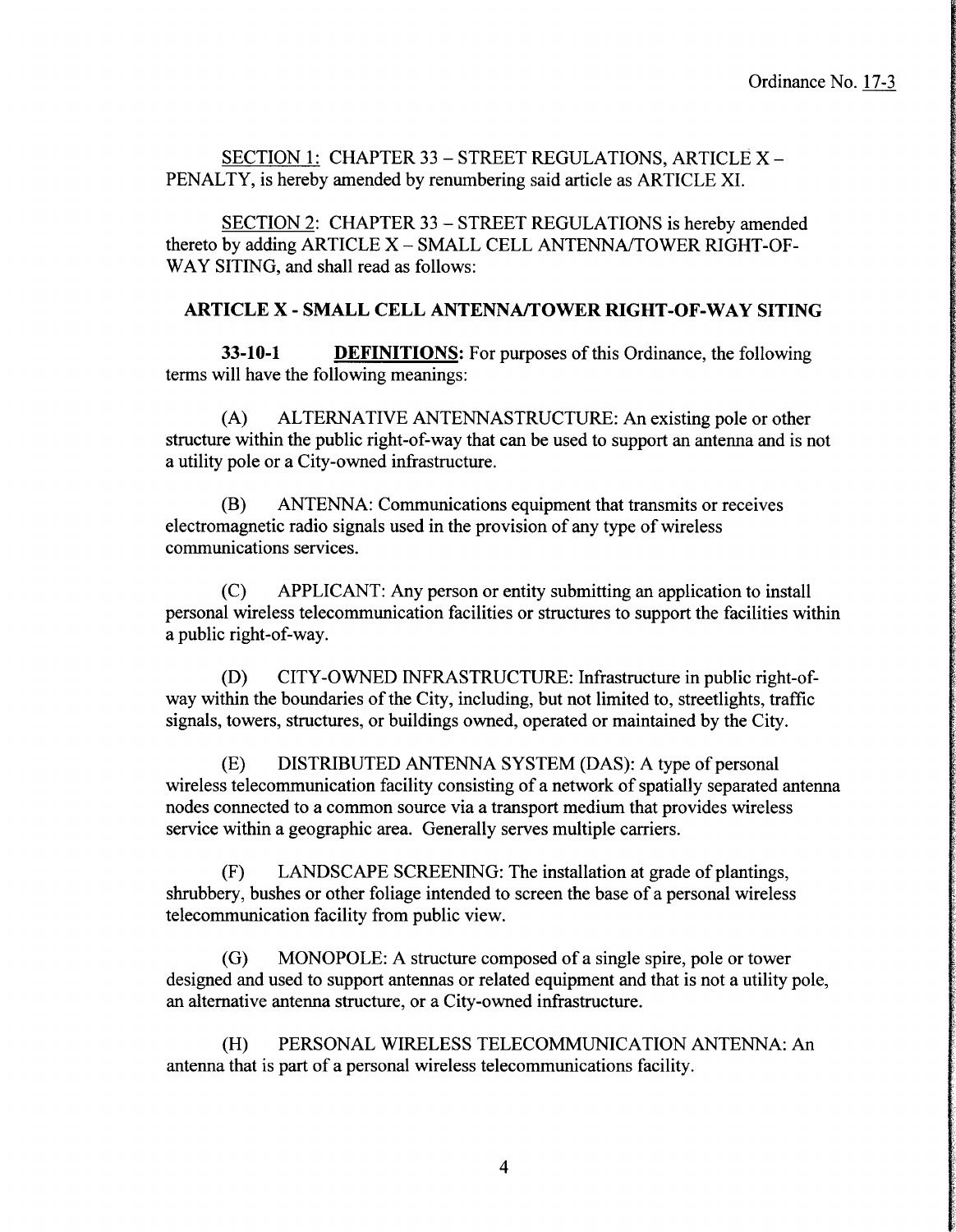I) PERSONAL WIRELESS TELECOMMUNICATION EQUIPMENT: Equipment, exclusive of an antenna, that is part of a personal wireless telecommunications facility.

J) PERSONAL WIRELESS TELECOMMUNICATIONS FACILITY: An antenna, equipment, and related improvements used, or designed to be used, to provide wireless transmission of voice, data video streams, images, or other information including, but not limited to, cellular phone service, personal communication service, paging, and Wi-Fi antenna service.

K) SMALL CELL FACILITIES: A Personal Wireless Telecommunications Facility consisting of an antenna and related equipment either installed singly or as part of <sup>a</sup> network to provide coverage or enhance capacity in <sup>a</sup> limited defined area. Generally single- service provider installation.

L) TOWER: Any structure that is designed and constructed primarily for the purpose of supporting one or more antennas, including self-supporting lattice towers, guy towers, or monopole towers, and that is not <sup>a</sup> utility pole, an alternative antenna structure, or a City-owned infrastructure.

Except as otherwise provided for by this Ordinance, the requirements for a tower and associated antenna facilities shall be those required in this Ordinance.

M) UTILITY POLE: An upright pole designed and used to support electric cables, telephone cables, telecommunication cables, cable service cables, which are used to provide lighting, traffic control, signage, or a similar function.

N) VARIANCE or VARIATION: A grant of relief by the City Administrator, his/her designee or Commissioner of Streets & Public Improvements.

0) WI-FI ANTENNA: An antenna used to support Wi-Fi broadband Internet access service based on the IEEE 802. <sup>11</sup> standard that typically uses unlicensed spectrum to enable communication between devices.

33-10-2 STANDARDS AND REGULATIONS: Personal wireless telecommunication facilities will be permitted to be placed in right-of-way within the jurisdiction of the City as attachments to existing utility poles, alternative antenna structures, or City-owned infrastructure subject to the following regulations:

A) NUMBER LIMITATION: Only one personal wireless telecommunication facility may be located on a single utility pole

B) SEPARATION AND CLEARANCE REQUIREMENTS: Personal wireless telecommunication facilities may be attached to a utility pole, alternative antenna structure, monopole, or City-owned infrastructure only where such pole, structure or infrastructure is located no closer than twenty-five (25) feet to any residential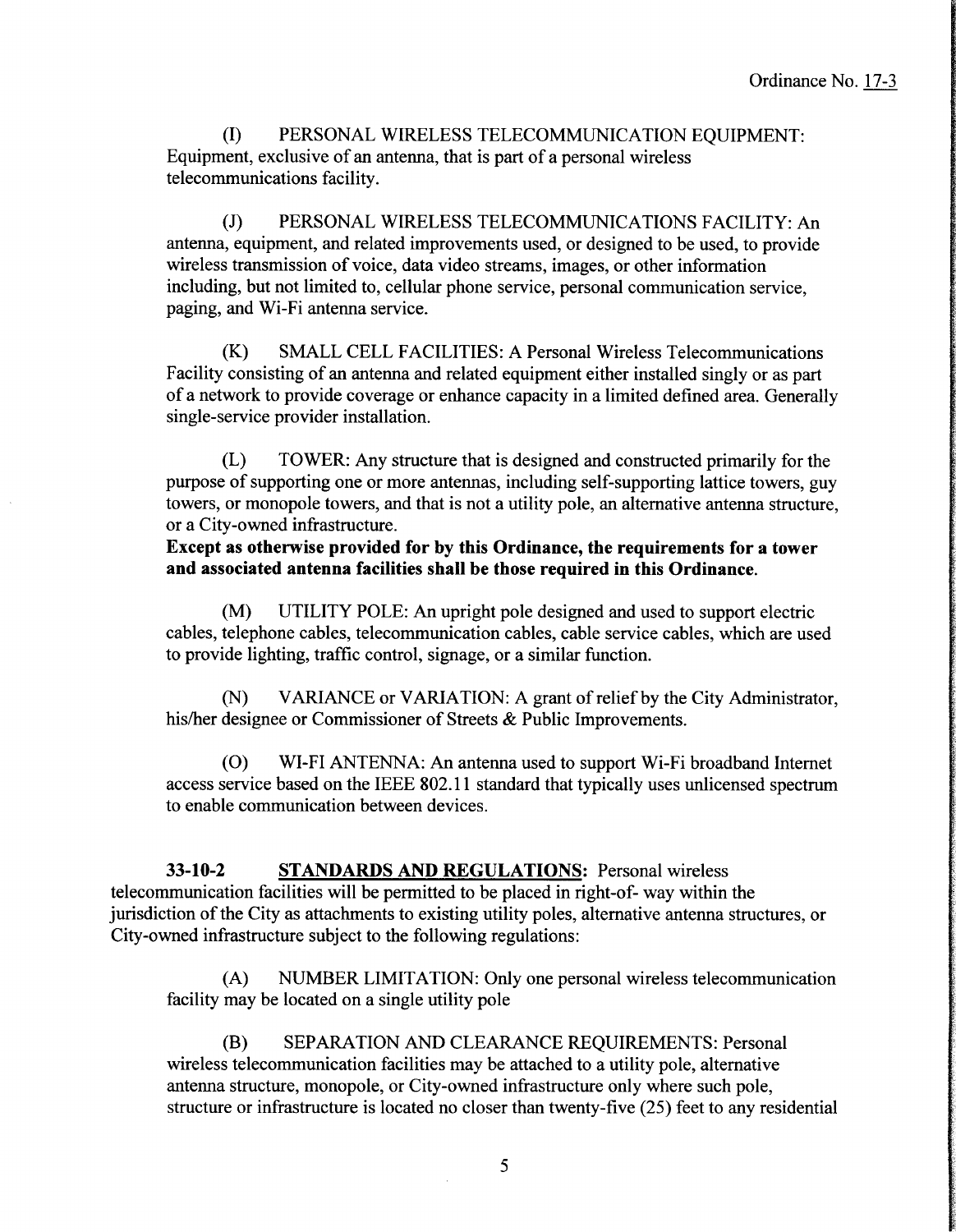building and no closer than five hundred (500) feet from any other personal wireless telecommunication facility. A lesser separation or clearance may be allowed by the City Administrator or his/her designee as an administrative variance to this Ordinance when the Applicant establishes that the lesser separation or clearance is necessary to close a significant coverage or capacity gap in the Applicant's services or to otherwise provide adequate services to customers, and the proposed antenna or facility is the least intrusive means to do so.

C) CO-LOCATION: Unless otherwise authorized by the City Administrator or his/her designee as a variance for good cause shown, only one personal wireless telecommunications facility is allowed on each utility pole, alternative antenna structure, or single unit of City-owned infrastructure for the use of <sup>a</sup> single personal wireless telecommunications facility operator. This Subsection does not preclude or prohibit colocation of personal wireless telecommunication facilities on towers or monopoles that meet the requirements as set forth elsewhere in this Subsection or as required by federal law.

D) CITY-OWNED INFRASTRUCTURE: Personal wireless telecommunication facilities can only be mounted to City-owned infrastructure including, but not limited to, streetlights, traffic signal, towers or buildings, if authorized by <sup>a</sup> license or other agreement between the owner and the City.

E) NEW TOWERS: No new monopole or other tower to support personal wireless telecommunication facilities in excess of sixty (60) feet is permitted to be installed on right-of-way within the jurisdiction of the City unless the City Council finds, based on clear and convincing evidence provided by the applicant, that locating the personal wireless telecommunications facilities on the right-of-way is necessary to close a significant coverage or capacity gap in the Applicant' <sup>s</sup> services or to otherwise provide adequate services to customers, and the proposed new monopole or other tower within the right-of-way is the least intrusive means to do so.

F) ATTACHMENT LIMITATIONS: No personal wireless telecommunication antenna or facility within the right-of-way will be attached to <sup>a</sup> utility pole, alternative antenna structure, tower, or City-owned infrastructure unless all of the following conditions are satisfied:

(1) Surface Area of Antenna: The personal wireless telecommunication antenna, including antenna panels, whip antennas or dishshaped antennas, cannot have a surface area of more than seven( 7) cubic feet in volume.

(2) Size of Above-Ground Personal Wireless Telecommunication Facility: The total combined volume of all above-ground equipment and appurtenances comprising a personal wireless telecommunication facility, exclusive of the antenna itself, cannot exceed seventeen (17) cubic feet.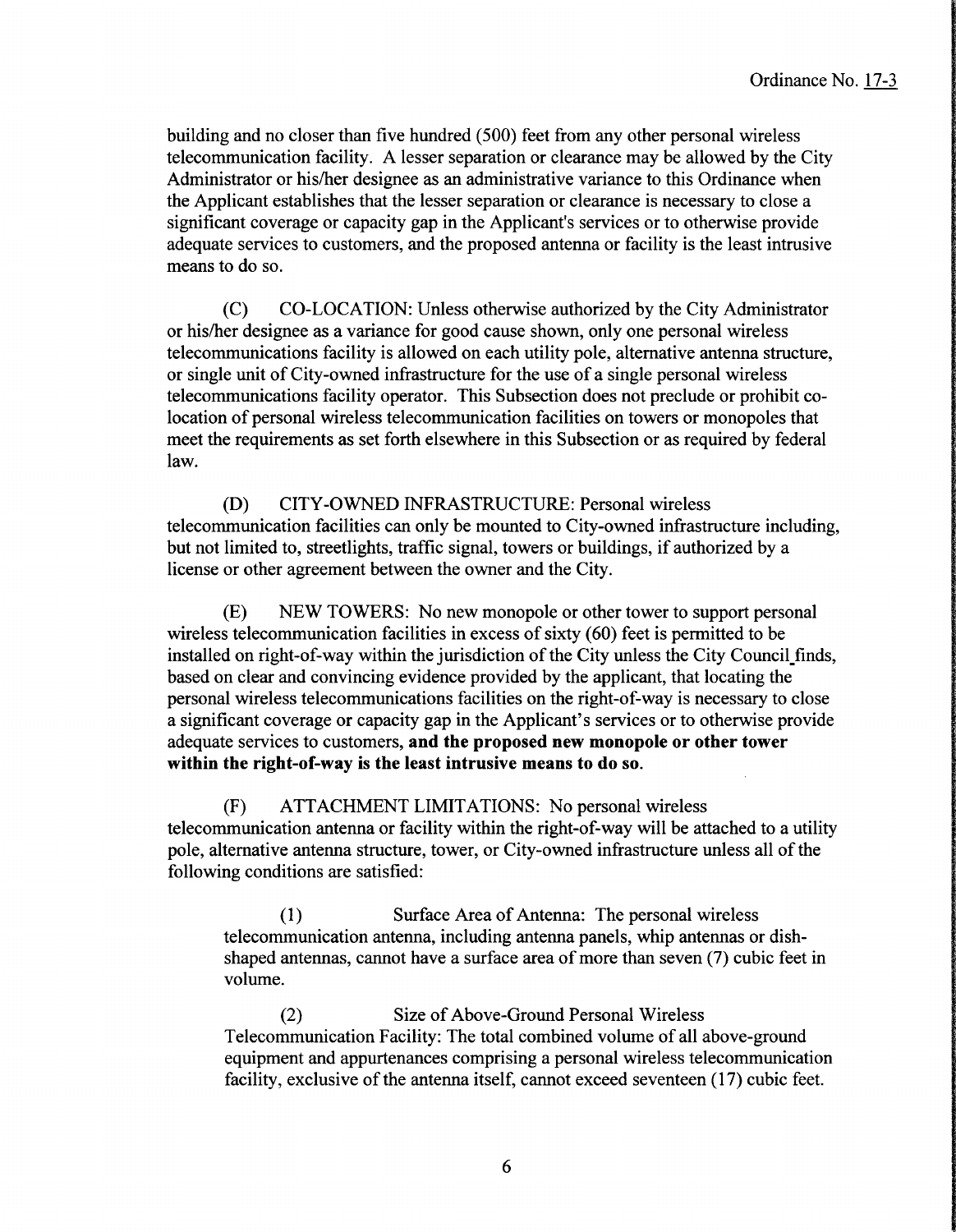3) Personal Wireless Telecommunication Equipment: The operator of <sup>a</sup> personal wireless telecommunication facility must, whenever possible, locate the base of the equipment or appurtenances at <sup>a</sup> height of no lower than ten (10) feet above grade.

4) Personal Wireless Telecommunication Services Equipment Mounted at Grade: In the event that the operator of <sup>a</sup> personal wireless telecommunication facility proposes to install a facility where equipment or appurtenances are to be installed at grade, screening must be installed to minimize the visibility of the facility. Screening must be installed at least three  $(3)$  feet from the equipment installed at-grade and eight (8) feet from a roadway.

(5) Height: The top of the highest point of the antenna cannot extend more than seven (7) feet above the highest point of the utility pole, alternative antenna support structure, tower or City-owned infrastructure. If necessary, the replacement or new utility pole, alternative support structure or City-owned infrastructure located within the public right-of-way may be no more than ten to seventy  $(10 – 70)$  feet higher than existing poles adjacent to the replacement or new pole or structure, or no more than ninety (90) feet in height overall, whichever is less.

6) Color: A personal wireless telecommunication facility, including all related equipment and appurtenances, must be a color that blends with the surroundings of the pole, structure tower or infrastructure on which it is mounted and use non-reflective materials which blend with the materials and colors of the surrounding area and structures. Any wiring must be covered with an appropriate cover.

7) Antenna Panel Covering: A personal wireless telecommunication antenna may include a radome, cap or other antenna panel covering or shield, to the extent such covering would not result in a larger or more noticeable facility and, if proposed, such covering must be of <sup>a</sup> color that blends with the color of the pole, structure, tower or infrastructure on which it is mounted.

8) Wiring and Cabling: Wires and cables connecting the antenna to the remainder of the facility must be installed in accordance with the version of the National Electric Code and National Electrical Safety Code adopted by the City and in force at the time of the installation of the facility. No wiring and cabling serving the facility will be allowed to interfere with any wiring or cabling installed by a cable television or video service operator, electric utility or telephone utility.

9) Grounding: The personal wireless telecommunication facility must be grounded in accordance with the requirements of the most current edition of the National Electric Code adopted by the City and in force at the time of the installation of the facility.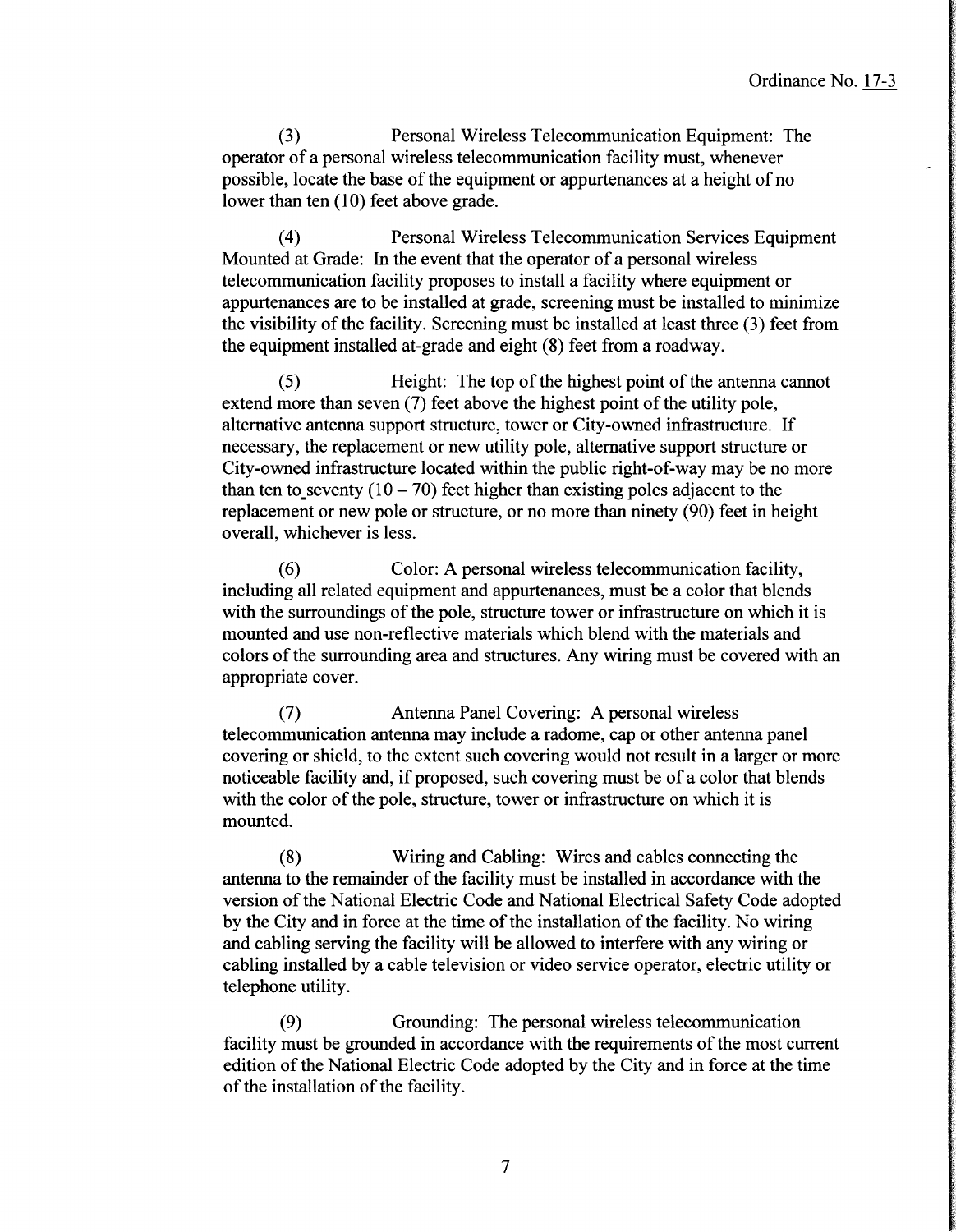10) Guy Wires: No guy or other support wires will be used in connection with a personal wireless telecommunication facility unless the facility is to be attached to an existing utility pole, alternative antenna support structure, tower or City-owned infrastructure that incorporated guy wires prior to the date that an applicant has applied for a permit.

11) Pole Extensions: Extensions to utility poles, alternative support structures, towers and City-owned infrastructure utilized for the purpose of connecting a personal wireless telecommunications antenna and its related personal wireless telecommunications equipment must have a degree of strength capable of supporting the antenna and any related appurtenances and cabling and capable of withstanding wind forces and ice loads in accordance with the applicable structural integrity standards as set forth in 12 below. An extension must be securely bound to the utility pole, alternative antenna structure, tower or City-owned infrastructure in accordance with applicable engineering standards for the design and attachment of such extensions.

12) Structural Integrity: The personal wireless telecommunication facility, including the antenna, pole extension and all related equipment must be designed to withstand a wind force and ice loads in accordance with applicable standards established in Chapter 25 of the National Electric Safety Code for utility poles, Rule  $250$ -B and  $250$ -C standards governing wind, ice, and loading forces on utility poles, in the American National Standards Institute (ANSI) in TIA/EIA Section 222-G established by the Telecommunications Industry Association (TIA) and the Electronics Industry Association (EIA) for steel wireless support structures and the applicable industry standard for other existing structures. For any facility attached to City-owned infrastructure or, in the discretion of the City, for a utility pole, tower, or alternative antenna structure, the operator of the facility must provide the City with a structural evaluation of each specific location containing a recommendation that the proposed installation passes the standards described above. The evaluation must be prepared by a professional structural engineer licensed in the State of Illinois.

G) SIGNAGE: Other than signs required by federal law or regulations or identification and location markings, installation of signs on <sup>a</sup> personal wireless telecommunication facility is prohibited.

(H) SCREENING: If screening is required under Section  $(f)(4)$  above, it must be natural landscaping material or <sup>a</sup> fence subject to the approval of the City and must comply with all regulations of the City. Appropriate landscaping must be located and maintained and must provide the maximum achievable screening, as determined by the City, from view of adjoining properties and public or private streets. Notwithstanding the foregoing, no such screening is required to extend more than nine (9) feet in height. Landscape screening when permitted in the right-of-way must be provided with a clearance of three (3) feet in all directions from the facility. The color of housing for ground-mounted equipment must blend with the surroundings. For a covered structure, the maximum reasonably achievable screening must be provided between such facility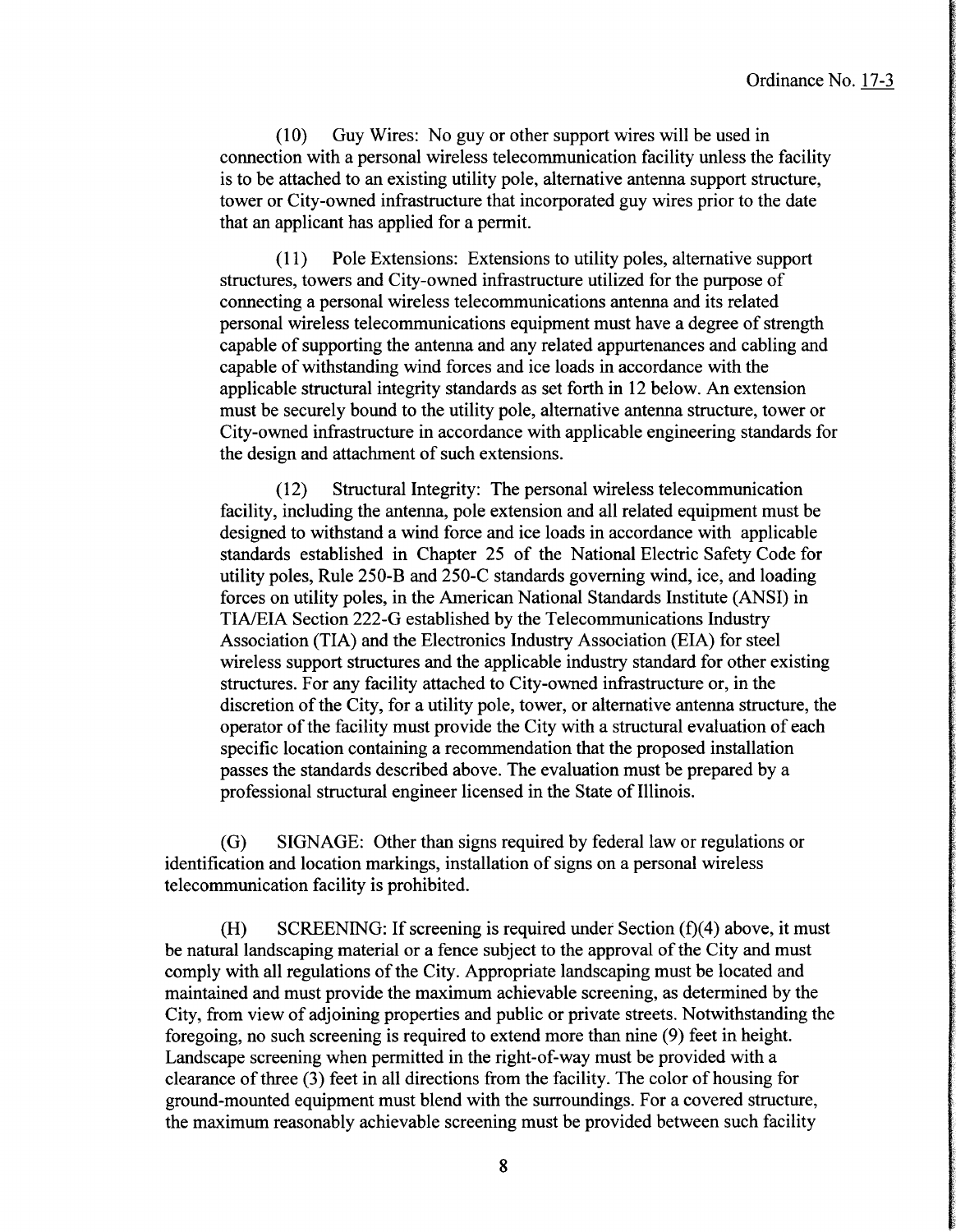and the view from adjoining properties and public or private streets. In lieu of the operator installing the screening, the City, at its sole discretion, may accept <sup>a</sup> fee of fifteen hundred (\$1500) dollars from the operator of the facility for the acquisition, installation, or maintenance of landscaping material by the City.

I) PERMISSION TO USE UTILITY POLE OR ALTERNATIVE ANTENNA STRUCTURE: The operator of a personal wireless telecommunication facility must submit to the City written copies of the approval from the owner of a utility pole, monopole, or an alternative antenna structure, to mount the personal wireless telecommunication facility on that specific pole, tower, or structure, prior to issuance of the City permit.

J) LICENSES AND PERMITS: The operator of a personal wireless telecommunication facility must verify to the City that it has received all concurrent licenses and permits required by other agencies and governments with jurisdiction over the design, construction, location and operation of said facility have been obtained and will be maintained.

K) VARIANCE REQUIREMENTS: Each location of <sup>a</sup> personal wireless telecommunication facility within a right-of-way must meet all of the requirements of this Ordinance, unless a variance has been obtained in accordance with this Chapter.

L) ABANDONMENT AND REMOVAL: Any personal wireless telecommunication facility located within the corporate limits of the City that is not operated for a continuous period of twelve  $(12)$  months, shall be considered abandoned and the owner of the facility must remove same within ninety (90) days of receipt of written notice from the City notifying the owner of such abandonment. Such notice shall be sent by certified or registered mail, return-receipt-requested, by the City to such owner at the last known address of such owner. In the case of personal wireless telecommunication facilities attached to City owned infrastructure, if such facility is not removed within ninety (90) days of such notice, the City may remove or cause the removal of such facility through the terms of the applicable license agreement or through whatever actions are provided by law for removal and cost recovery.

# 33- 10-3 GOVERNMENTAL WIRELESS TELECOMMUNICATION

FACILITIES: This Chapter will NOT apply to personal wireless telecommunication facilities owned by the City.

## 33-10-4 PERMITS AND APPLICATION FEES AND PROCEDURES:

Permits for placement of personal wireless telecommunication facilities in right-of-way within the City are required. Except as otherwise provided for by in this Ordinance, the procedures for the application for, approval of, and revocation of such <sup>a</sup> permit must be in compliance with City permit applications contained in the City Code. Any applications must demonstrate compliance with the requirements of this section. Unless otherwise provided by franchise, license, or similar agreement, or federal, State or local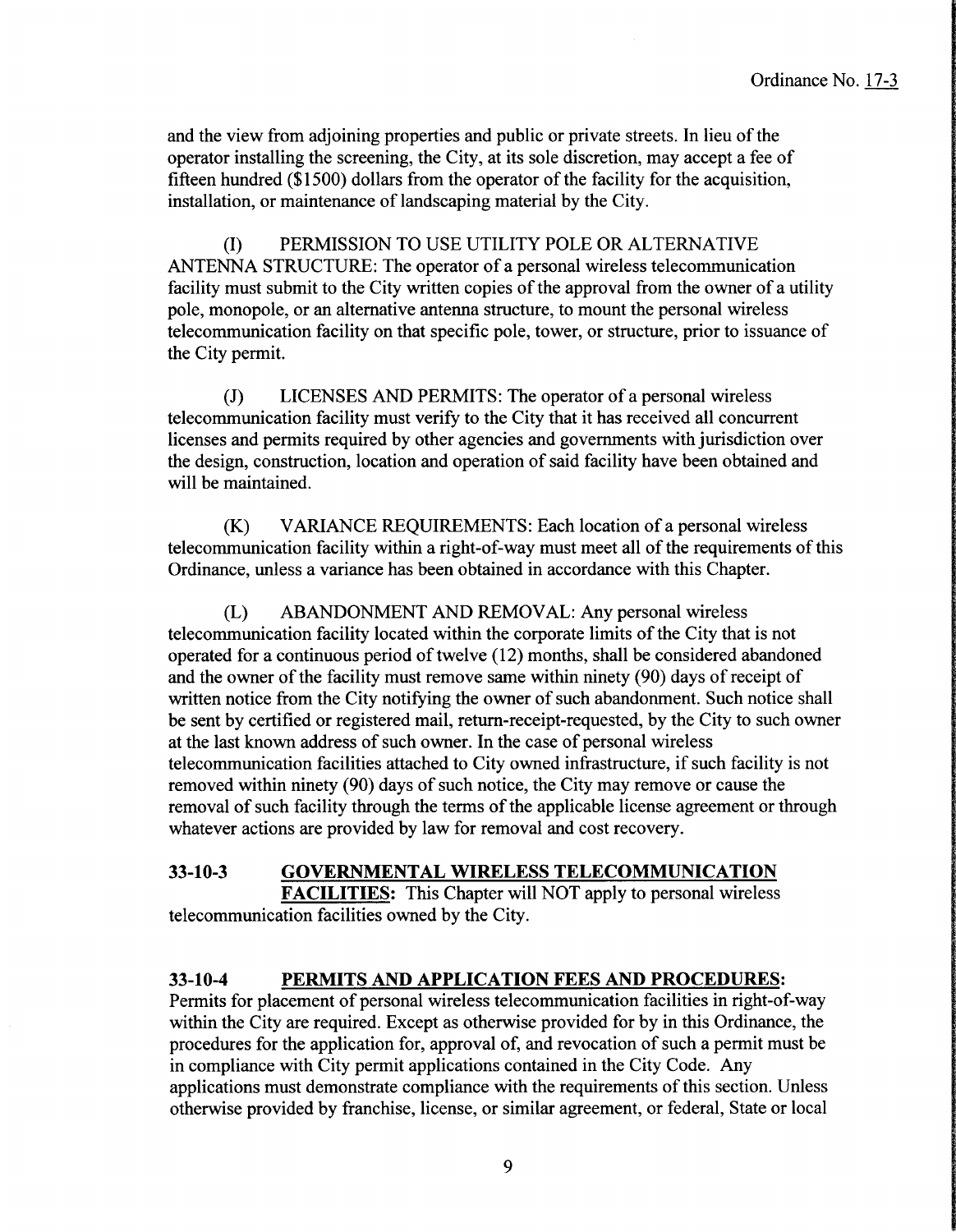F

law, all applications for permits pursuant to this section must be accompanied by a fee in the amount of no less than five hundred (\$500) dollars. The application fee will reimburse the City for regulatory and administrative costs with respect to the work being performed.

33-10-5 CONFLICT OF LAWS: Where the conditions imposed by any provisions of this Chapter regarding the siting and installation of personal wireless telecommunication facilities are more restrictive than comparable conditions imposed elsewhere in any other local law, ordinance, resolution, rule or regulation, the regulations of this Ordinance will govern.

SECTION 3: All ordinances or parts of ordinances in conflict herewith are hereby repealed.

SECTION 4: If any provision of this ordinance or application thereof to any person or circumstance is ruled unconstitutional or otherwise invalid, such invalidity shall not affect other provisions or applications of this ordinance that can be given effect without the invalid application or provision, and each invalid provision or invalid application of this ordinance is severable.

SECTION 5: The findings and recitals herein are declared to be prima facie evidence of the law of the City and shall be received in evidence as provided by the Illinois Compiled Statutes and the Courts of the State of Illinois.

SECTION 6: This Ordinance shall be in full force and effect on February 27, 2017, nunc pro tunc.

SECTION 7: This ordinance shall be known as Ordinance No. 17-3.

PASSSED by the Mayor and City Council of the City of Sullivan, County of Moultrie and State of Illinois on the  $27<sup>th</sup>$  day of February 2017.

| <b>NAME</b>   | <b>AYE</b> | <b>NAY</b> | <b>ABSTAIN</b> | <b>ABSENT</b> |
|---------------|------------|------------|----------------|---------------|
| Short         |            |            |                |               |
| Mossman       |            |            |                |               |
| Kirk          |            |            |                |               |
| Hagen         |            |            |                |               |
| <b>Risley</b> |            |            |                |               |

Monte a. folmen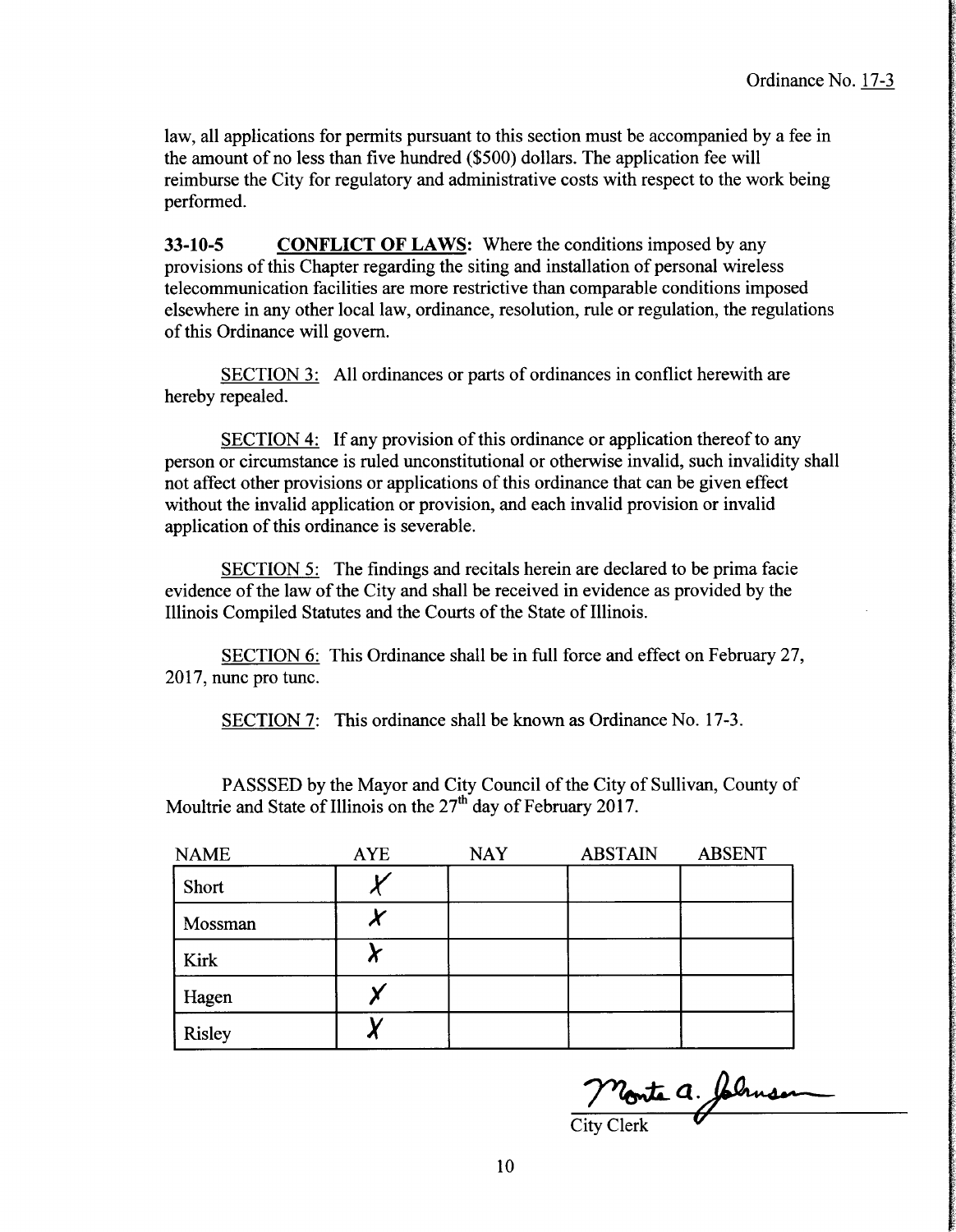Approved by the Mayor of the City Council of the City of Sullivan, Moultrie County, Illinois this 27th day of February 2017.

ar & Ahart

Ann Short, Mayor

ATTEST: Monte Q.

Monte Johnson, City Clerk